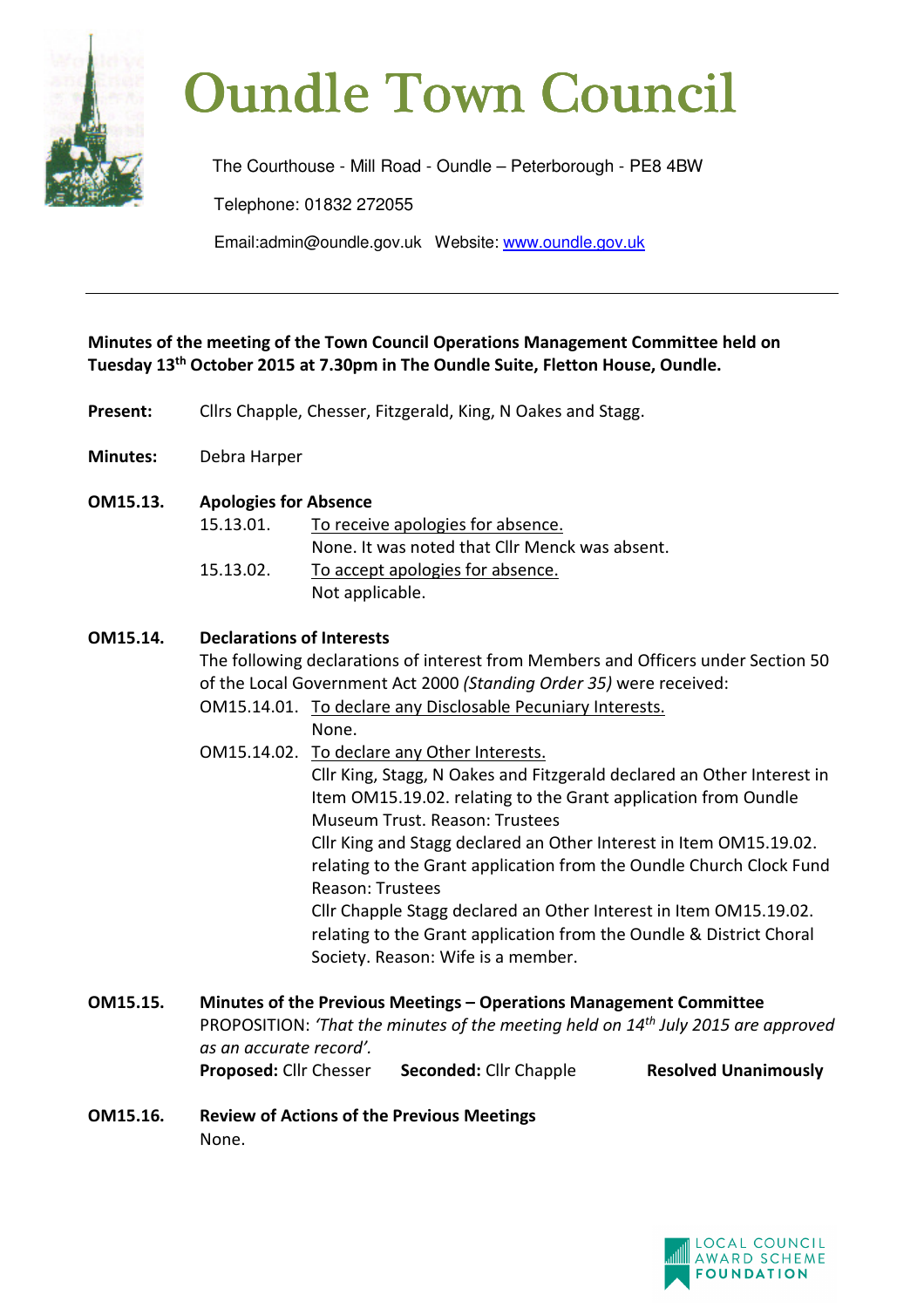## *7.35pm - The meeting was adjourned for the following agenda item.*

#### **OM15.17. Representations from Interested Parties**

Cllr Julie Grove made a representation regarding Item OM15.20.04 and requested that Oundle Town Council introduces the Living Wage as the minimum hourly rate for all employees.

*7.46pm – The meeting was re-opened.* 

## **OM15.18. Consideration of Requests from Interested Parties**

With the agreement of members, Item OM15.20.04 was moved to be considered at this stage of the meeting.

OM15.20.04. PROPOSITION: *'that Oundle Town Council introduces the Living Wage as the minimum hourly rate for employees in permanent, temporary and casual position working for Oundle Town Council'.* Following a debate it was agreed that the request would be put to the December 2015 Full Council meeting for decision following a thorough budget analysis at the December Operations Management Committee meeting.

## **OM15.19. Financial Matters**

OM15.19.01. To review the 2015/16 half year accounts.

 Cllr Stagg provided an overview of the half yearly accounts and confirmed that with the receipt of the s106 monies and the precept the Council's financial position was stable and manageable and the cash flow position healthy.

 Cllr Fitzgerald advised that the Fletton House final costs are anticipated to be in the region of £1.15m; however the final figure is not yet available.

#### OM15.19.02. To consider Arts and Community Support Grant applications received totalling £2,373.

| Organisation           | Amount<br>Requested | Amount<br>Granted | Outcome           |
|------------------------|---------------------|-------------------|-------------------|
| U3A                    | £198                | £198              | Resolved          |
|                        |                     |                   | Unanimously       |
| Oundle Bridge          | £150                | £150              | Resolved          |
| Club                   |                     |                   | Unanimously       |
|                        |                     |                   | (grant relates to |
|                        |                     |                   | Twinning          |
|                        |                     |                   | activities)       |
| <b>Oundle PHAB</b>     | £500                | £500              | Resolved          |
| Club                   |                     |                   | Unanimously       |
| Oundle                 | £800                | £650              | For: $5$          |
| Museum Trust           |                     |                   | Abstention: 1     |
| Oundle &               | £500                | £500              | For: $5$          |
| <b>District Choral</b> |                     |                   | Abstention: 1     |
| Society                |                     |                   |                   |
| <b>Oundle Church</b>   | £225                | £225              | Resolved          |
| Clock Fund             |                     |                   | Unanimously       |

The grants were considered with the following outcomes: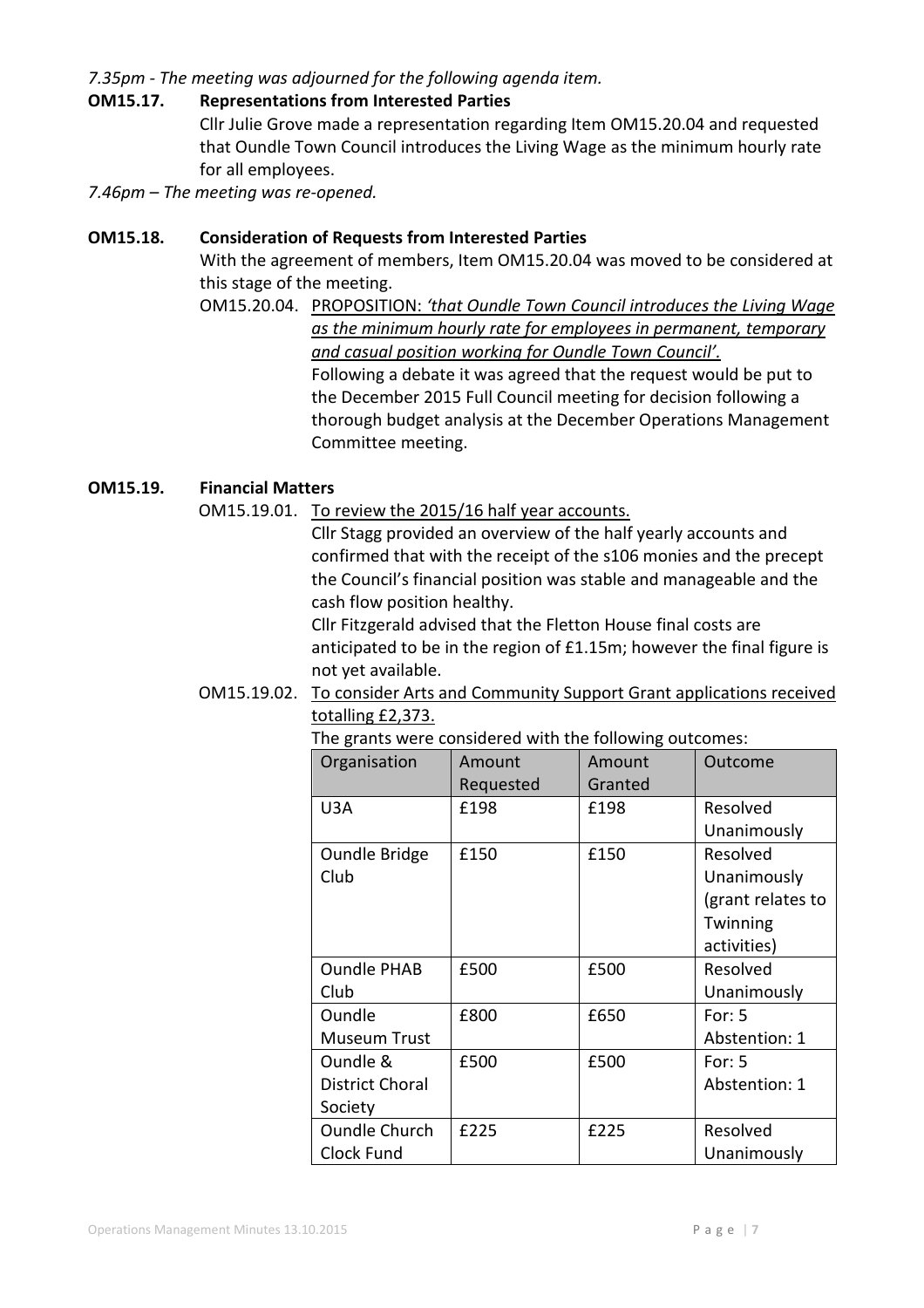Cllr King stated that he will be producing an analysis of the Council's grant funding over the past seven years and a paper for the December 2015 which will include a proposed review of the Grants Policy.

OM15.19.03. To note progress on the new set of SAGE accounts being developed. The Finance Officer advised that one set of the accounts has been enhanced and recommended that full implementation took place at the end of the financial year. This was agreed.

**OM15.20. Personnel Matters** 

OM15.20.01. To receive an update on staff training.

The Clerk provided an update on training confirming that all necessary training to comply with the legislation and additional requirements resulting from the management of Fletton House had been arranged and would be undertaken by staff as soon as possible.

- OM15.20.02. To consider staffing needs for The Hub and provide the Clerk with delegated authority to resource the facility as required. It was recognised that the management of The Hub required flexibility and autonomy and it was unanimously agreed to give the Clerk delegated authority to manage all aspects of the operation and staffing requirements.
- OM15.20.03. To renew the Events Officer Fixed Term Contract on a permanent basis.

 Following discussion and acknowledgement of the benefits the role brings to the town it was proposed *'that the role of Events Officer is now made permanent'.* 

**Proposed**: Cllr King **Seconded**: Cllr Stagg **For**: 4 **Against**: 2

- OM15.20.04. PROPOSITION: *'that Oundle Town Council introduces the Living Wage as the minimum hourly rate for employees in permanent, temporary and casual position working for Oundle Town Council'.*  This agenda item was taken earlier in the meeting.
- OM15.20.05. To receive a verbal update on staff appraisals and the arrangements for the annual review of Job Grades to be carried out by the Mayor and Deputy Mayor. Cllr King confirmed that dates for all staff appraisals will be agreed

soon and that the review of Job Grades was in progress and a report would be forthcoming at the December Operations Management meeting.

- **OM15.21. Correspondence for Action**  None.
- **OM15.22. Correspondence for Information**  None.
- **OM15.23. Any Other Relevant Matters for Report**  Cllr N Oakes enquired about the Council's Ipad policy with regards to the downloading of Apps and Cllr Chapple requested some assistance in order to enable